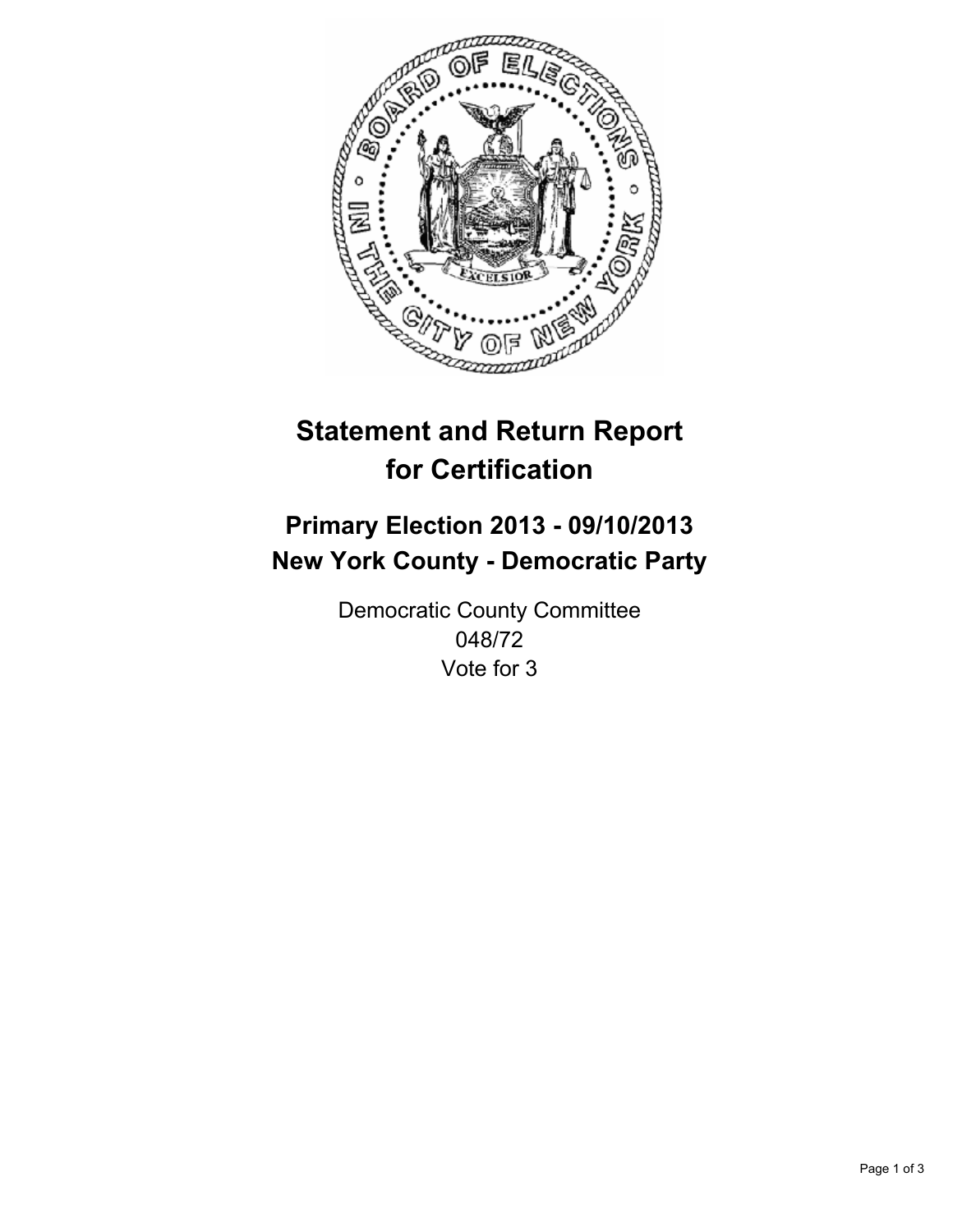

## **Assembly District 72**

| <b>EMERGENCY</b>           | 0   |
|----------------------------|-----|
| ABSENTEE/MILITARY          | 0   |
| <b>FEDERAL</b>             | 0   |
| SPECIAL PRESIDENTIAL       | 0   |
| <b>AFFIDAVIT</b>           | 0   |
| PEDRO GARCIA               | 22  |
| <b>MINERVA GARCIA</b>      | 24  |
| <b>MANUEL LEBRON</b>       | 24  |
| <b>TERESA C. MONTENERO</b> | 17  |
| <b>ALMA MARIA</b>          | 15  |
| <b>Total Votes</b>         | 102 |